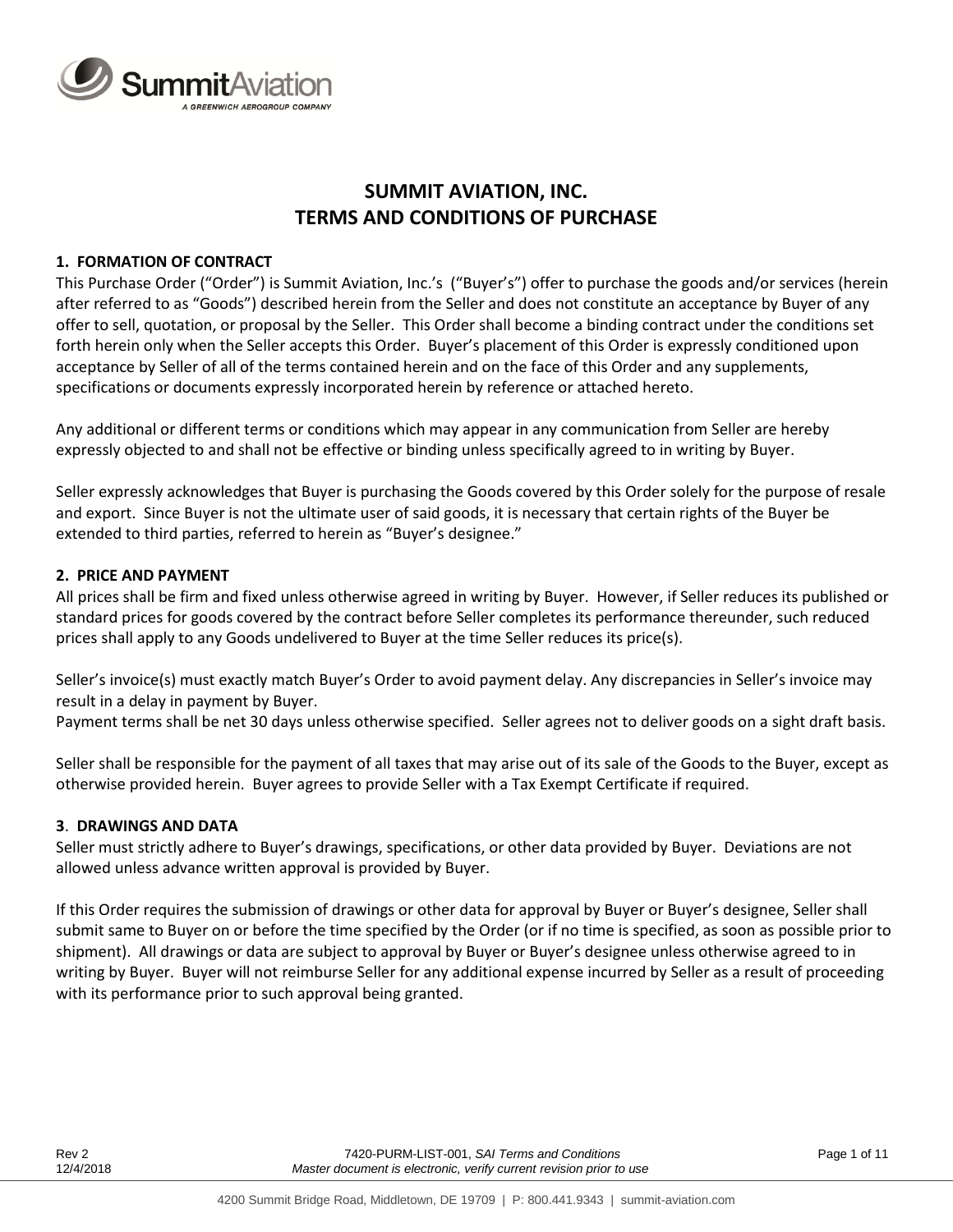

## **4. DELIVERY PERFORMANCE**

Unless otherwise stated herein or on the Order, all Goods are to be shipped freight prepaid F.O.B. Seller's factory. Buyer has the option to specify routing, carrier and shipment methods.

Time is of the essence for this Order. One hundred percent (100%) on-time delivery in accordance with the Order delivery schedule is MANDATORY, and unless specifically authorized by the Buyer in writing, any deliveries received after the specified date will be considered delinquent. Where the delinquent delivery situation is determined to be the fault of the Seller, Seller shall be liable for the transportation costs, loss of production time, etc., or any other damages as a result of delinquency.

Seller is responsible for ensuring on-time deliveries from its suppliers so as to ensure on-time delivery of the Goods to the Buyer. Seller shall not be excused from its delivery requirements due to the fault of its suppliers. In the event Seller's Goods become delinquent, Seller must proactively provide regular delivery status reports in writing to the Buyer until the delinquent status is fully resolved to Buyer's satisfaction and Goods are delivered complete to Buyer's premises. At a minimum, Seller's reports shall include the Goods part number(s), part description(s), Order number(s), past due quantity, current status of Goods, and projected ship dates. Reports shall be in Microsoft Excel format unless otherwise directed by Buyer. Buyer expects that such reports will be the exception, as 100% on-time delivery is required and expected.

Early delivery by Seller is not permitted unless authorized in writing by the Buyer.

Premium/Expedited shipping costs are not allowed unless authorized in writing by Buyer. Seller is responsible for the difference between premium/expedited shipping costs and standard shipping costs unless Seller obtains authorization in writing from Buyer to ship via premium/expedited shipping.

#### **5. PACKAGING AND LABELING**

Seller shall include shipping marks, as specified by Buyer, on all packaging. Seller shall package the Goods in such a manner as to be safe from damage, deterioration, or FOD intrusion while in transit or storage under foreseeable circumstances. Seller shall also ensure packaged Goods and packaging materials/manner pose no safety hazard to persons handling Goods while goods are in transit and when received at Buyer's facility.

It is Seller's responsibility to ensure that all shipments of dangerous Goods and hazardous materials are compliant with the requirements of 49CFR and any other applicable state or federal regulation. Material Safety Data Sheets/Safety Data Sheets (MSDS/SDS) must be shipped with each delivery in order for Seller to receive payment

No charges of any kind, including charges for boxing or cartage, will be reimbursed to Seller unless specifically agreed to in writing by Buyer.

Seller is required to attach shipping labels to all containers, boxes, and packages of Goods when shipping Buyer. Shipping labels must include the following at a minimum:

- A. Buyer's part number, part description, Purchase Order number.
- B. Quantity included in container/box/package.
- C. Lot number, serial number, heat number, etc.
- D. Seller's full company name and shipping address.

Seller is required to individually identify Goods (include part number, etc. on each individual part) if so instructed by Buyer provided drawings, specifications, special instructions, etc. Seller is required to include shelf-life/cure date/expiration date on all Goods if applicable.

| Rev <sub>2</sub> | 7420-PURM-LIST-001, SAI Terms and Conditions                        | Page 2 of 11 |
|------------------|---------------------------------------------------------------------|--------------|
| 12/4/2018        | Master document is electronic, verify current revision prior to use |              |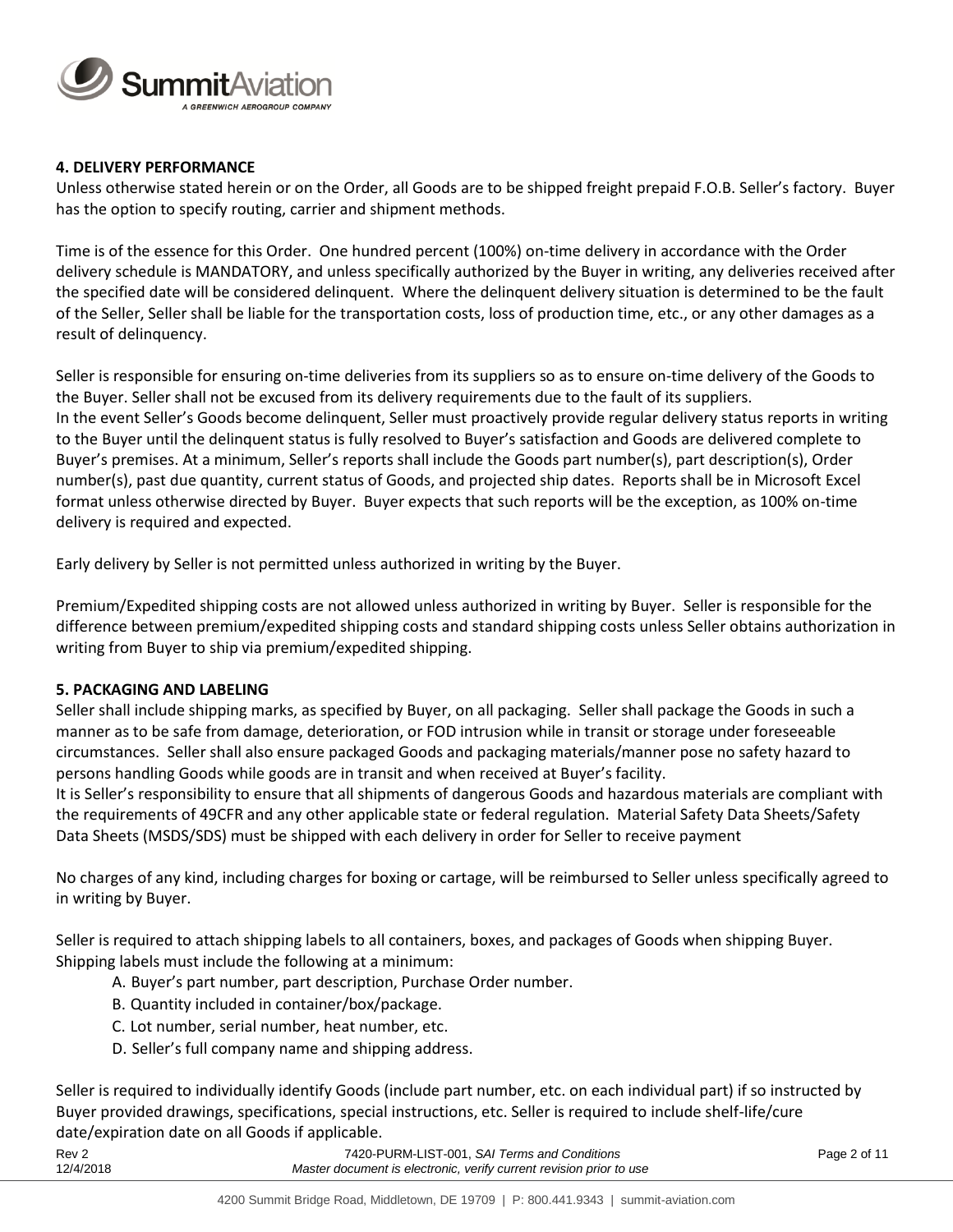

## **6. QUALITY**

Seller is required to provide Buyer with a Material Certification and Certificate of Conformance for all Goods provided to Buyer. Seller shall attach these documents to the packing slip or place them in the container with the Goods.

Seller must submit a First Article Inspection (FAI) to the Buyer with delivery of initial Goods when applicable. All FAI's must be submitted in accordance with the latest revision of AS9102.

Where required by an Order, drawings, specifications, etc., Seller must use Buyer or Buyer's designee's Customer Approved special process sources. Seller must consult with Buyer when Seller is unsure whether a Customer Approved source is required.

Seller must inform Buyer in writing in the event of nonconforming goods. Arrangements for the correction and approval of Seller's nonconforming goods will be as directed by the Buyer.

Seller is required to notify Buyer in advance in writing if any changes to location, product or process are to be made. Buyer must approve changes in writing before they are made.

Seller understands that all customer/regulatory/AS9100/AS9110 requirements are required to be flowed-down to Seller and all of Seller's suppliers, including requirements contained in the Order and key characteristics (where required).

Buyer requires that all Goods provided by Seller be correct and free of defect per the supplied Order.

Buyer may take specific actions when timely or effective corrective actions to an issue(s) are not achieved by the Seller. Buyer's actions may include, but are not limited to, any or all of the following: withholding payment to Seller until the issue is resolved, removal of Seller from the Buyer's Approved Supplier List, and/or any legal action available to Buyer.

If the DPAS rating symbol **DX** or **DO** appears on the Buyer's Order, the Order is considered a Rated Order Certified for National Defense use. In this case, the Seller is required to follow all the provisions of the Defense Priorities and Allocations System Regulation (15 CFR Part 700).

All design, test, inspection, verification (including production processes), statistical techniques for product acceptance, related instructions for Buyer's acceptance, and any critical (or key) characteristics will be included on the Order if applicable.

#### **7. INSPECTION AND AUDIT RIGHTS**

Seller shall inspect the Goods, including running performance tests before shipment to Buyer, to ensure Goods completely meet the requirements of the Order and any Buyer provided drawings, specifications, etc. Seller shall make such reports available to Buyer upon request. Buyer or Buyer's designee shall have the right and opportunity to verify the product performance to the requirements of the Order, drawings and specifications at the Seller's premises. Such verification shall not be used by the Seller as evidence of effective control of quality by the Seller nor shall the verification by the Buyer or Buyer's designee absolve the Seller of the responsibility to provide acceptable Goods nor shall it preclude subsequent rejection of the Goods by the Buyer. Seller shall furnish, without additional charge, all reasonable facilities and assistance for the safety and convenience of Buyer or Buyer's designee and shall in no way impair Buyer's or Buyer's designee's rights in the case of nonconforming or defective goods.

Seller shall maintain complete inspection records for all Goods under this Order which shall be available to Buyer or Buyer's designee in accordance with the performance of the Order or any regulatory requirements and until the later of:

| Rev <sub>2</sub> | 7420-PURM-LIST-001, SAI Terms and Conditions                        | Page 3 of 11 |
|------------------|---------------------------------------------------------------------|--------------|
| 12/4/2018        | Master document is electronic, verify current revision prior to use |              |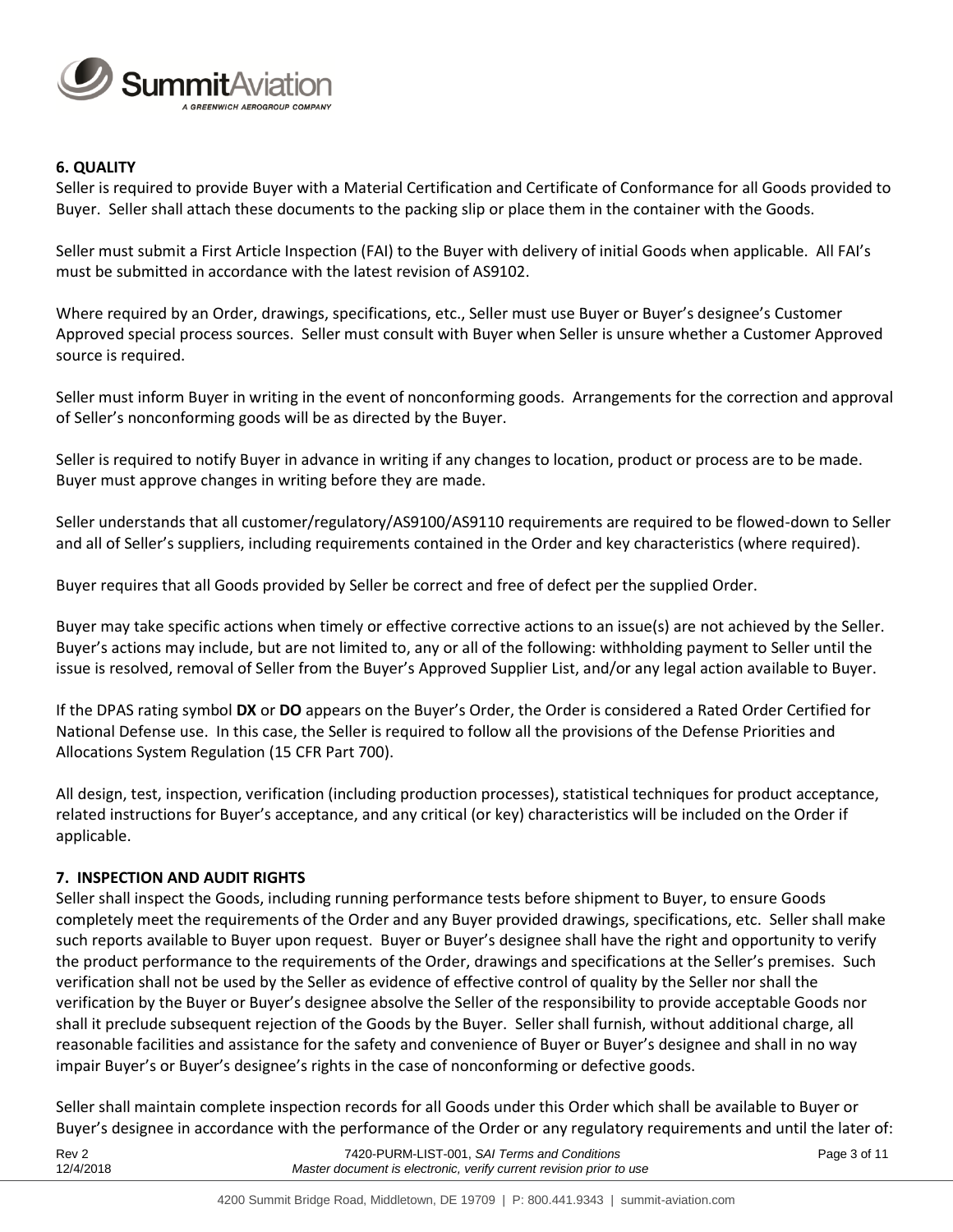

(i) four (4) years after final payment is received by Seller, (ii) final resolution of any dispute involving the Goods delivered hereunder, (iii) the latest time required by an Order, (iv) the latest time required by applicable laws and regulations, (v) as otherwise directed by Buyer.

Buyer, Buyer's designee, and all regulatory authorities (FAA, DCMA, etc.) shall retain the right of access to all Seller facilities (including those of Suppliers) involved in the Order and to all applicable records related to the Order.

All Goods furnished under this Order by Seller to Buyer shall be subject to inspection and testing by Buyer and/or Buyer's designee. Should such inspection and testing by Buyer or Buyer's designee reveal that the Goods or any part thereof do not conform to the specifications or guarantees set forth herein or are defective, Buyer or Buyer's designee may, at its option:

A. Reject the Goods and return them to Seller at Seller's risk and expense;

B. Arrange for the repair of Goods or make Goods otherwise acceptable at Seller's expense in accordance with Buyer's timely instructions or make such repairs within reasonable time.

C. Accept the Goods at a reduced price.

Freight costs for rejected Goods are the sole responsibility of the Seller and shall include all freight charges from the point at which the Goods are rejected. If rejection occurs outside of the United States, Seller will bear any taxes and duties incurred in the transportation of the Goods to the Buyer or Buyer's designee. Calibration of all measuring and gaging equipment must be traceable to the N.I.S.T. Standard.

# **8. DEFECTIVE GOODS NOTIFICATION**

In the event defective Goods are received from Seller at the Buyer's or Buyer designee's premises, Buyer will notify Seller by email and/or phone as soon as the defective Goods are detected. A Supplier Corrective Action Request will be issued to Seller's designated quality representative. Issued Corrective Action Requests must be completed and returned to the Buyer by the date assigned within the Corrective Action Request. Supplier's failure to complete the Corrective Action Request as required may result in Supplier being removed from Buyer's approved supplier database.

Buyers or Buyer's Designee's remedies may include, but are not limited to, the following at the Buyer's or Buyer's designee's sole discretion:

A. Return any defective Goods to Seller at Seller's risk and expense, in which case Seller shall promptly deliver new Goods to Buyer or Buyer's designee, as Buyer shall direct; or Seller shall make the returned Goods conform to the Buyer provided drawings, specifications, etc., and return corrected goods back to the Buyer or its designee, as the Buyer shall direct, all at Seller's risk and expense.

B. Buyer will arrange for the repair or make the Goods otherwise conform to the Buyer provided drawings, specifications, etc., at Seller's risk and expense in accordance with Seller's timely instructions, or in accordance with Buyer's or its designee's best judgment (at Seller's risk and expense) if Seller does not provide such instructions or make such repairs or provide replacements within a reasonable time.

In addition to all remedies provided herein, Seller shall be liable for any and all direct and consequential damages to Buyer and Buyer's designee incurred as a result of any defect or breach of warranty in any item covered by this Order, including the costs of product recall or litigation resulting from the Goods.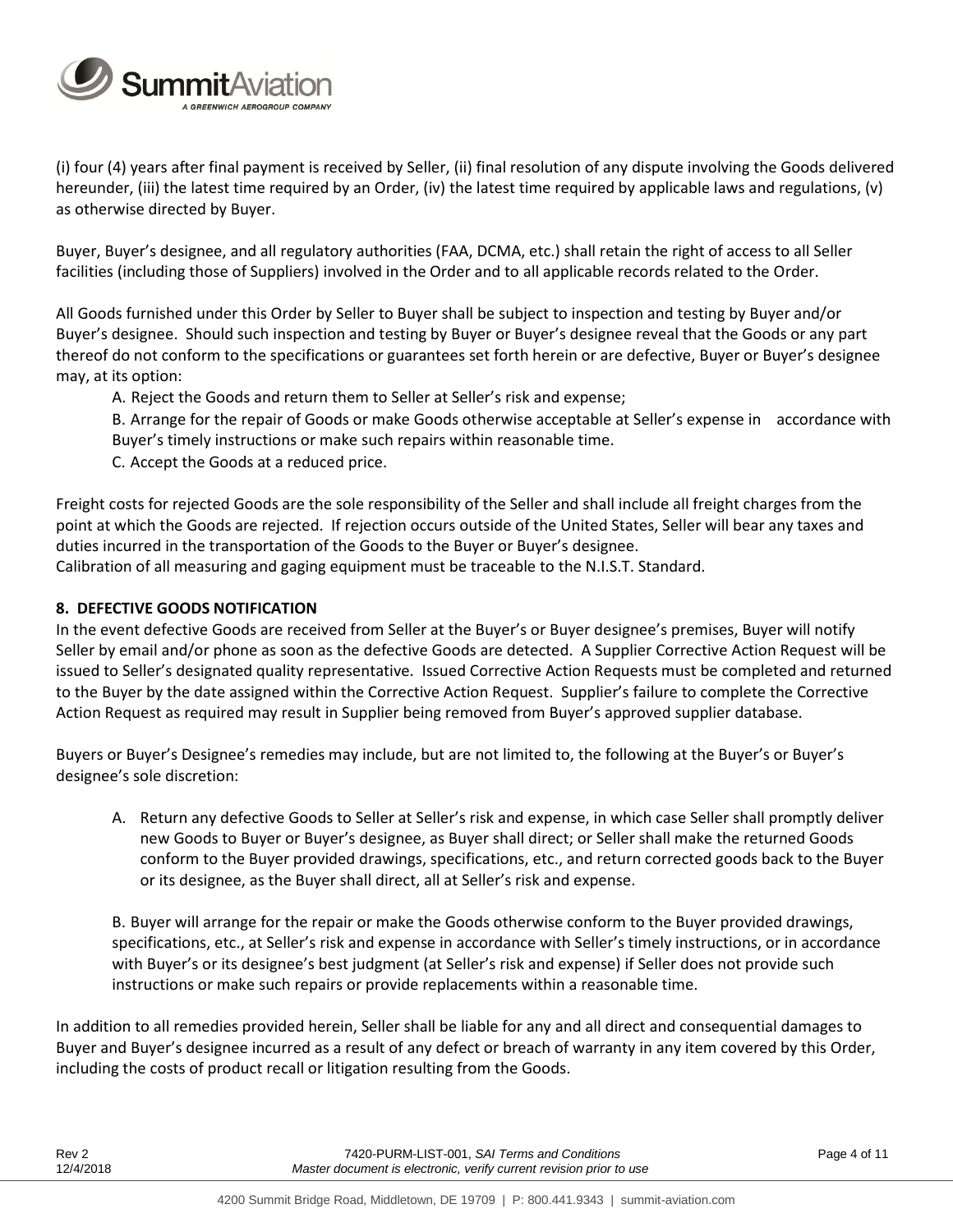

# **9. WARRANTY**

Seller warrants to the Buyer that goods supplied and work or services performed under this Order are (i) merchantable and fit for the purpose intended; (ii) new; (iii) free from defects in material and workmanship; (v) free from defects in design if design is not provided by Buyer; (vi) manufactured in strict accordance with Buyer provided drawings, specifications, etc.; and (vii) free from liens or encumbrances on title (hereinafter "Warranty" or "Warranties"). Buyer or Buyer designee's written approval of designs furnished by Seller shall not relieve Seller of its obligations under this Warranty.

Notwithstanding any other provision, in addition to the foregoing, Seller shall be liable for Buyer's and Buyer's designee's actual costs, expenses and damages related to or arising from Goods not conforming to the Warranty, including but not limited to labor and other costs related to transportation of Goods, expediting, removal, disassembly, failure analysis, fault isolation, assembly, reinstallation, re-inspection, retrofit, and any and all other such corrective action costs incurred by Buyer or Buyer's designee.

Unless otherwise specified by the Buyer, Seller's Warranty shall extend indefinitely. Buyer and Buyer's designee shall have the benefit of any other Warranty which may be applicable.

In the event Buyer or Buyer's designee discovers a breach of any of the Warranties specified herein with respect to any Goods thereof within the Warranty period, Buyer or its designee may, at its option:

A. Return such Goods to Seller at Seller's risk and expense, in which case Seller shall promptly deliver new Goods to Buyer or its designee, as Buyer shall direct; or Seller shall make the returned goods conform to the Buyer provided drawings, specifications, etc., and return corrected goods back to the Buyer or its designee, as the Buyer shall direct, at Seller's risk and expense.

B. Buyer may arrange for the repair or make the Goods otherwise conform to the Buyer provided drawings, specifications, etc., at Seller's risk and expense in accordance with Seller's timely instructions, or in accordance with Buyer's or Buyer's designee's best judgment (at Seller's risk and expense) if Seller does not provide such instructions or make such repairs or provide replacements within a reasonable time.

In addition to the other remedies provided herein, Seller shall be liable for all damages to Buyer and Buyer's designee incurred as a result of any defect or breach of warranty in any item covered by this Order, including but not limited to costs of product recall or litigation related to the Goods.

Seller's Warranties shall survive the termination of this Order and any contract resulting from the Order.

# **10. INDEMNIFICATION**

Seller shall indemnify and save harmless Buyer, Buyer's designee, Buyer's insurers and Buyer's affiliates and their employees, agents, officers and directors for and from all suits, claims, judgments, awards, losses, damages, costs or expenses (including attorney's fees) relating to, arising out of, or caused by the performance of Seller or its Suppliers hereunder, and any act or omission of Buyer or its Suppliers related to any Goods provided under this Order. Seller's indemnification obligations cover, without limitation, injuries, sickness, diseases (including occupational disease whenever occurring), or death of Seller's employees.

#### **11. ASSIGNMENT**

Seller shall not assign this Order or any contract resulting therefrom or the right to payment due hereunder without Buyer's prior written consent.

| 12/4/2018        | Master document is electronic, verify current revision prior to use |              |
|------------------|---------------------------------------------------------------------|--------------|
| Rev <sub>2</sub> | 7420-PURM-LIST-001, SAI Terms and Conditions                        | Page 5 of 11 |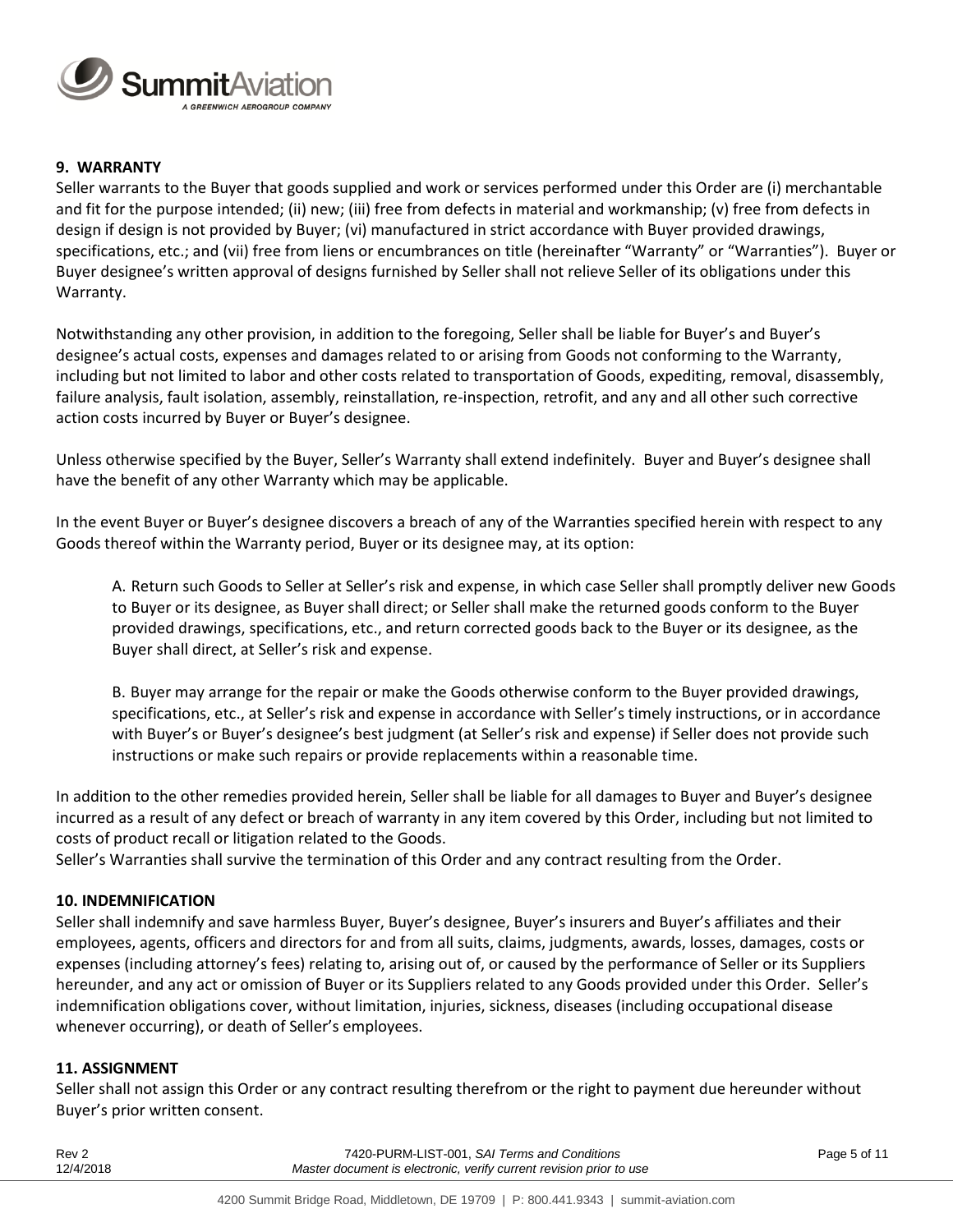

# **12. LIENS, CLAIMS AND ENCUMBRANCES**

Seller warrants and represents that all the Goods will be free and clear of all liens, claims and encumbrances of every kind. Seller shall indemnify Buyer for any claims resulting from any alleged breach of the foregoing warranty.

#### **13. BUYER-FURNISHED ITEMS**

Buyer shall have no liability to Seller for any delays or failures of Buyer Furnished Items, (including but not limited to tooling, parts, materials, drawings, information, and specifications). If Buyer Furnished items are not delivered to Seller in sufficient time to enable Seller to meet Buyer's required delivery dates, Seller must notify Buyer of the delay in writing and shall be entitled to an extension of the delivery schedule equal to the period of delay. Any such adjustments shall be Seller's sole remedy under this section.

Buyer Furnished items shall be used only for the purpose of the Order. Seller shall not use Buyer Furnished Items on any other Order without written authorization from Buyer. Seller shall, at its own expense, (i) establish and follow a preventative maintenance, calibration and repair program for Buyer Furnished items, (ii) safely store (separated from other material where practicable) Buyer Furnished Items, and (iii) maintain all Buyer Furnished Items in good, workable condition.

Use of Buyer Furnished Items shall not absolve Seller from responsibility to provide Goods that totally satisfy the requirements of this Order, Buyer provided drawings, and specifications. If Seller discovers Buyer provided tooling is not capable of producing goods that totally meet Buyer's requirements, Seller shall immediately notify Buyer in writing whereby, after investigation, Buyer may request Seller to submit an engineering change request.

Title to any Buyer Furnished Items shall remain with Buyer or Buyer's designee, as the case may be. Buyer, in order to protect its interests, may require Seller to execute documents that are related to the Buyer Furnished Items. Seller shall plainly mark and adequately identify Buyer Furnished Items as being Buyer's property. Seller shall not substitute any property for or modify or dispose of Buyer Furnished Items without Buyer's written authorization.

Upon Buyer's request, Seller shall provide an annual written audit/inventory of Buyer's Furnished Items, including certification of compliance with this section and proof of adequate insurance covering full replacement cost of Buyer Furnished Items.

Seller shall, immediately upon discovery, provide written notification to Buyer if any Buyer Furnished Items are lost, damaged or destroyed while in the Seller's custody, care, or control. Seller, at its own expense, is responsible to repair or replace any Buyer Furnished Items that are damaged, lost, or destroyed while in its care. Seller must obtain written authorization from Buyer before disposing of any Buyer Furnished Items.

#### **14. CONFIDENTIAL INFORMATION**

In the course of their dealings with each other, Buyer may disclose certain technical information, i.e. drawings, specifications, etc., to Seller. Such information is considered "Intellectual Property" and is deemed CONFIDENTIAL unless specifically designated otherwise in writing by Buyer. Seller shall safeguard all such information in an appropriate manner and shall not disclose to third parties except in the normal course of conducting business with, and on behalf of, Buyer.

Seller shall be free to use non-confidential information in any manner as it reasonably determines provided, however, nothing contained herein shall be deemed to grant any license under any patent.

Acceptance of this Order by the Seller indicates that Seller agrees to abide by the requirements of Buyer's "Mutual Confidentiality and Non-Disclosure Agreement." Buyer will make this document available to Seller upon request.

| Rev 2     | 7420-PURM-LIST-001, SAI Terms and Conditions                        | Page 6 of 11 |
|-----------|---------------------------------------------------------------------|--------------|
| 12/4/2018 | Master document is electronic, verify current revision prior to use |              |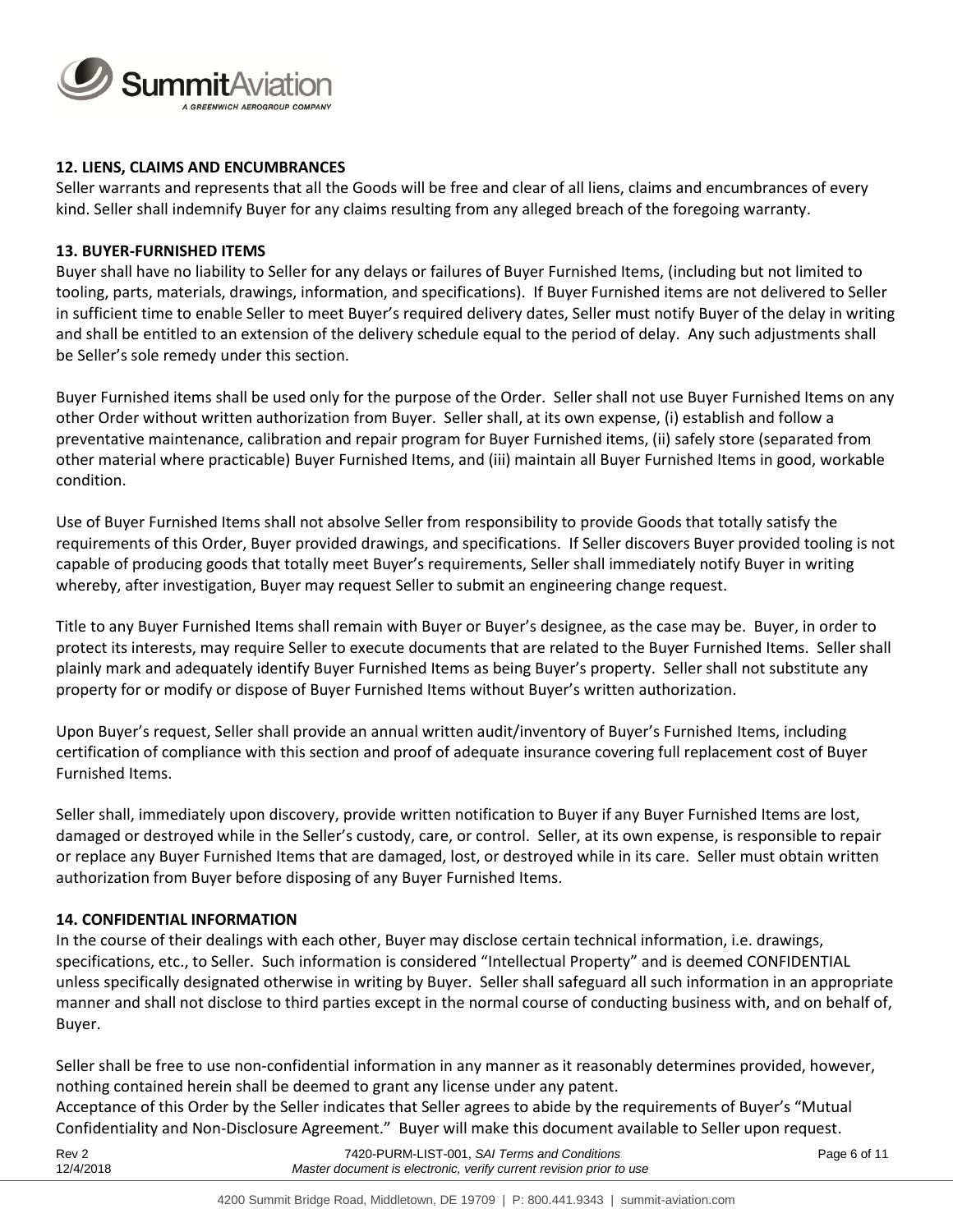

## **15. DEFAULT AND TERMINATION**

Buyer has the right to cancel the Order to Seller for Goods, in whole or in part, without liability to Seller if Order cancellation occurs prior to commencement of lead-time. Further, Buyer may cancel the whole or any part of this Order without liability or exercise any other remedy available to Buyer by law or in equity including any remedy under the Uniform Commercial Code, in any of the following circumstances:

A. If Seller fails to make delivery of the Goods or to perform the services within the time specified herein or any extension thereof.

B. If, in Buyer's good faith judgment, the Seller fails to perform any of the other provisions of this Order or fails to make progress so as to endanger performance of this Order in accordance with its terms, or such longer period as Buyer may authorize in writing.

C. Seller is in breach of any of the terms or conditions of this Order.

D. Seller becomes insolvent, makes a general assignment for the benefit of creditors, or is the subject of proceedings under any law relating to bankruptcy, insolvency or relief of debtors, however designated.

Buyer's failure to insist upon strict performance of the terms of this Order or to exercise any rights hereunder shall not be construed as a waiver of the rights of the Buyer or Buyer's designee.

#### **16**. **INTELLECTUAL PROPERTY INFRINGEMENTS**

Seller warrants that Buyer's and/or Buyer's designee's purchase, installation, and/or use of the Goods covered hereby will not result in any claim of infringement, of any patent, trademark, copyright, or other intellectual property right. Seller agrees to defend any action brought against the Buyer and/or Buyer's designee arising out of such infringement, and Seller shall indemnify and hold Buyer and/or Buyer's designee harmless from and against all claims, losses, expenses, damages, causes of action and liabilities of every kind and nature, including without limitation, attorney's fees (without waiver of Seller's obligation to indemnify Buyer and/or Buyer's designee hereunder), arising from or out of any breach of the foregoing warranty. The rights granted under this section shall survive termination of this contract.

#### **17. INSURANCE**

Without limiting Seller's duty to hold harmless and indemnify Buyer and Buyer's designee hereunder, Seller agrees to secure and carry as a minimum the following insurance with respect to all work to be performed under the Order for the duration of the Order: (i) Workers' Compensation Insurance, inclusive of an alternate employer endorsement, in an amount sufficient by virtue of the laws of the U.S., foreign country, state, or other governmental subdivision in which the work or any portion of the work is performed and Employer's Liability Insurance in the minimum amount of \$1,000,000.00 for any one occurrence; (ii) Commercial General Liability Insurance, including Premises Liability and Contractual Liability, in which the limit of liability for property damage and bodily injuries, including accidental death, shall be a minimum, a combined single limit of \$5,000,000.00 for any one occurrence; (iii) if Seller vehicles are used on Buyer's premises and/or used to accomplish work under the Order or otherwise on behalf of Buyer, Automobile Liability Insurance in which the limit of liability for property damage and bodily injuries, including accidental death, shall be a combined single limit of \$1,000,000.00 for any one occurrence; (vi) if Seller or its subcontractors have Buyer's materials, tooling or equipment in its care, custody or control, Seller shall have and maintain All-Risk Property Insurance in an amount sufficient to meet or exceed the value of such material, tooling and equipment; and (v) if Seller is performing professional services on behalf of Buyer, Seller shall maintain Professional Liability Insurance with a limit of no less than \$5,000,000.00.

| Rev 2     | 7420-PURM-LIST-001, SAI Terms and Conditions                        | Page 7 of 11 |
|-----------|---------------------------------------------------------------------|--------------|
| 12/4/2018 | Master document is electronic, verify current revision prior to use |              |
|           |                                                                     |              |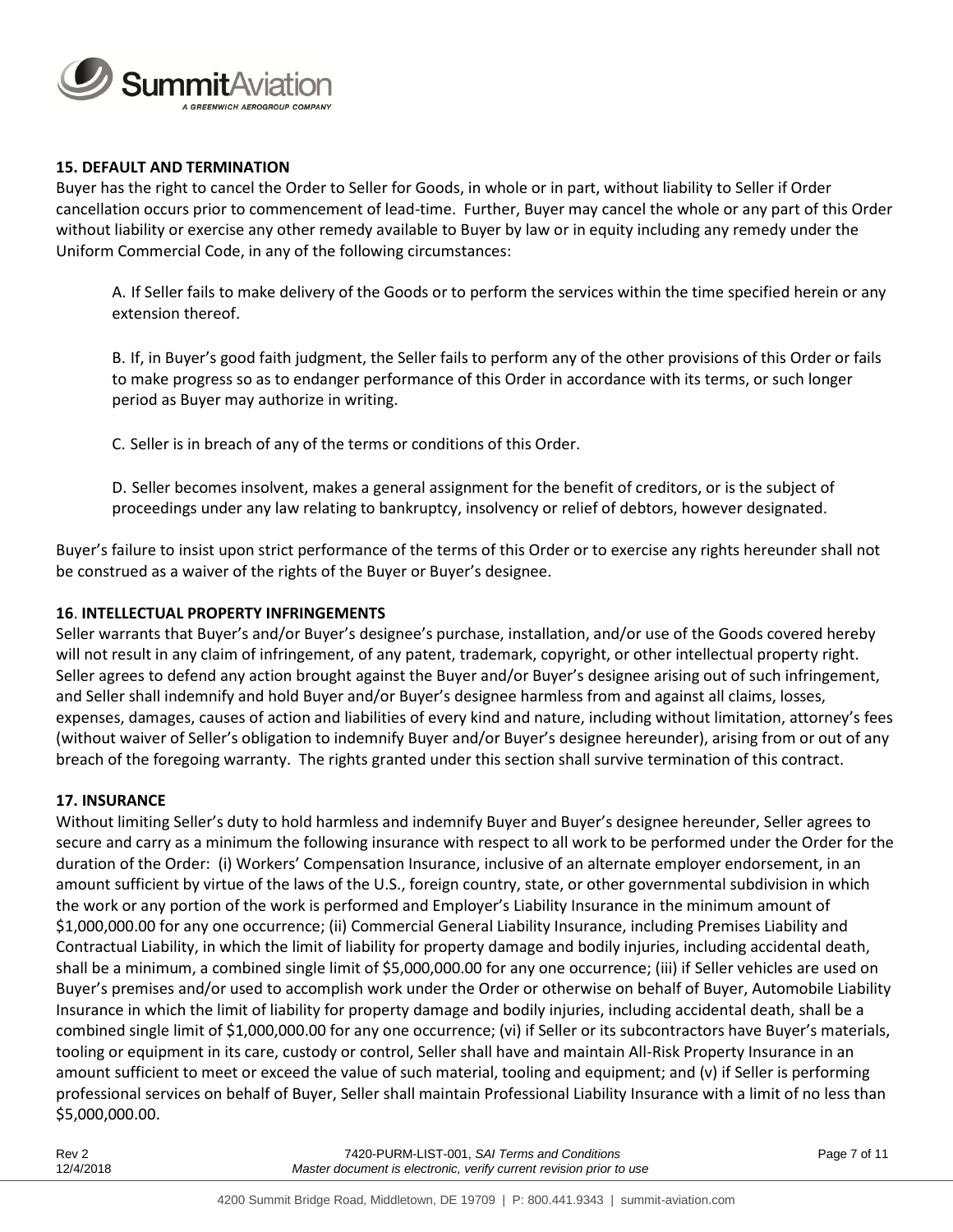

The following requirement shall apply if Seller is providing Goods such as products, component parts, materials or work to be incorporated in aircraft where such products, parts or materials are classified as Flight Safety Parts (FSP) or its equivalent or having Critical Characteristics (CC) Seller shall maintain Aircraft Product Liability , Completed Operations Liability and, if applicable to the Goods or Services, Hangar Keepers Liability insurance coverage in a minimum amount of Combined Single Limit of \$50,000,000.00 for any one occurrence and in the aggregate where applicable, including AV52 coverage (War Risks Insurance). In the event Seller carries higher limits of liability, the higher limits of liability must be certified to Buyer. Such insurance shall remain in effect for two (2) years after the expiration or termination of Order.

All such insurance shall be issued by companies authorized to do business under the law of the State of jurisdiction in which Seller is performing the work under this Order, and must have an AM Best financial rating of A- or better or an equivalent rating as produced by another rating agency acceptable to Buyer.

The insurance coverage described above shall be in a form satisfactory to Buyer, and shall contain provisions prohibiting cancellation or material change except upon at least ten (10) days (seven (7) days in the case of War Risks Insurance) prior notice to Buyer. All such insurance policies will be primary in the event of a loss arising out of the Seller's performance of work and shall provide that where there is more than one insured the policy will operate, except for the limits of liability, as if there were a separate policy covering each insured and shall operate without right of contribution from any other insurance carrier by Buyer. Certificates evidencing such insurance and endorsements naming Buyer as an additional insured or, in the case of All Risk Property Insurance, naming Buyer as a loss payee, shall be provided to Buyer upon request To the extent permitted by law, Seller and its insurer(s) agree that subrogation rights against the Buyer are hereby waived. Seller shall, if requested by Buyer, advise Buyer of the amount of available policy limits and the amounts of any self-insured retention.

Seller shall require its Suppliers to maintain insurance in the amounts and types required by this provision.

#### **18. FORCE MAJEURE**

Neither party shall be responsible for any delay or failure in performance of any part of this Order to the extent that such delay or failure is caused by events beyond its control and without its negligence ("force majeure condition"). If any force majeure condition occurs, the party delayed or unable to perform shall give immediate notice to the other party, and the party affected by the other's delay or inability to perform may elect to:

A. Suspend this Order for the duration of the force majeure condition, buy elsewhere Goods to be bought for which commitments have been made elsewhere, or resume performance of the Order once the force majeure condition ceases with an option in the affected party to extend the period of this Order up to the length of time the force majeure condition endured.

B. Terminate this Order or the part of it relating to Goods not already shipped if the force majeure condition continues for more than thirty (30) days.

#### **19. CHANGES**

Buyer shall have the right to make changes to this Order at any time, including any applicable drawings, specifications, and/or designs. If such changes impact shipment or delivery times or the amount to be paid by Buyer, Seller shall immediately notify Buyer in writing. Upon such notification, the parties shall enter into negotiation for a reasonable adjustment.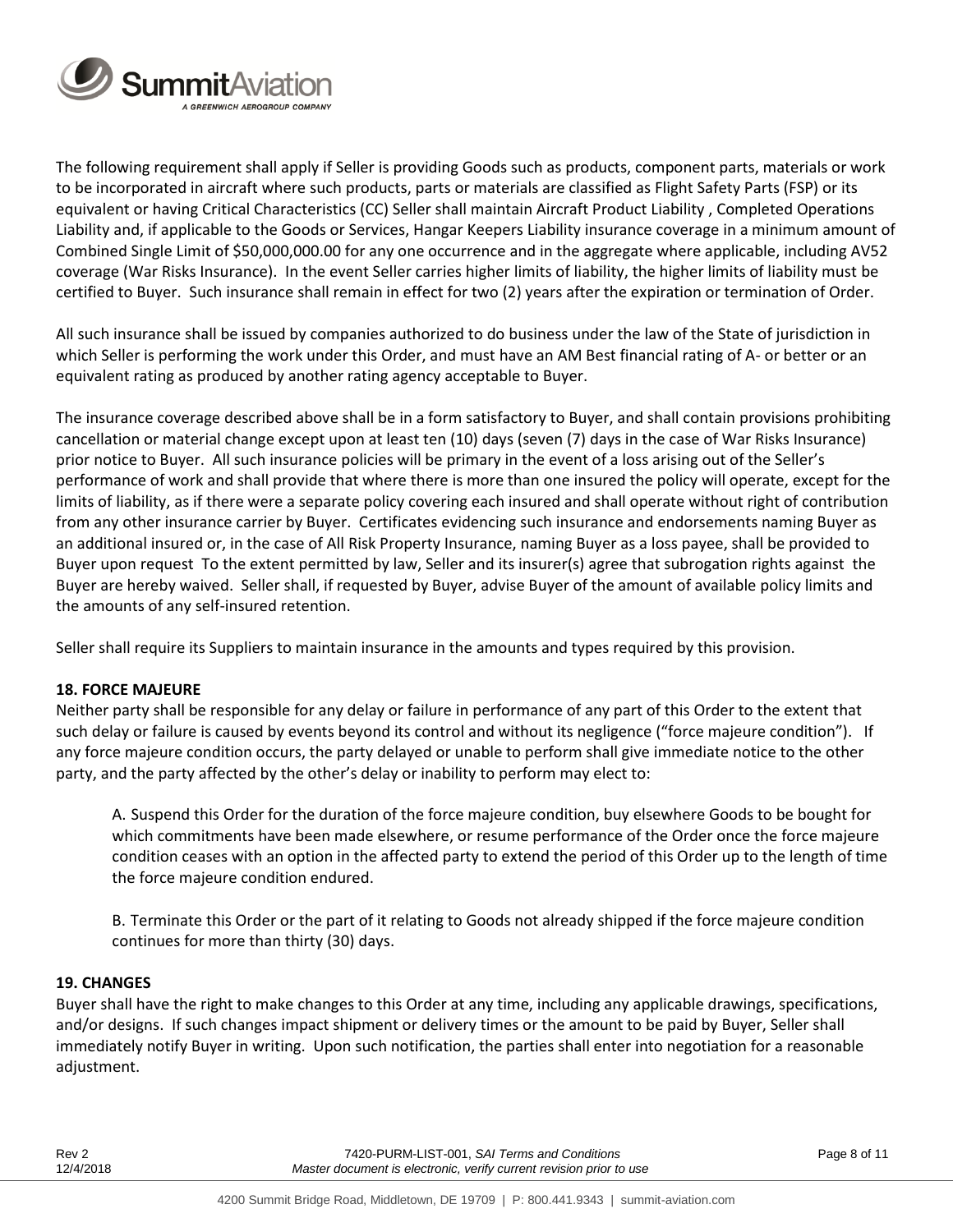

## **20. STOP WORK ORDER**

Buyer may, from time to time, require Seller to stop all or any portion of the work called for by the Order for a period of 120 days ("Stop Work Period") at each such time. Upon receipt of written notice detailing the length and scope of the Stop Work Period, Seller shall immediately comply with its terms at no charge. Within the Stop Work Period, Buyer shall: (i) cancel the stop-work order and Seller shall resume work; or (ii) terminate the work covered by the stop-work order, for default or convenience, as the context requires, in accordance with the provisions of the Order.

## **21. AVIATION UNIQUE REQUIREMENTS**

Seller shall immediately notify Buyer upon receipt of any Government-Industry Data Exchange Program (GIDEP) Alert related to Goods, and shall provide Buyer a list of all affected Goods by order, part number, invoice number, serial number, and any other identifying number and description as applicable. For GIDEP Alerts caused in whole or in part by the Goods, Seller shall immediately replace all affected Goods at its sole expense, including any installation and removal costs for the Goods so affected, and reimburse Buyer for any damages and commercially reasonable expenses incurred by Buyer.

If the Federal Aviation Administration (FAA), or other aviation authority, issues Airworthiness Directives (ADs), or the equivalent of Airworthiness Directives, related to Goods, Seller shall immediately remove the cause(s) of the ADs or AD equivalents in all Goods delivered and to be delivered to Buyer including but not limited to Goods utilized in the field. Seller shall reimburse Buyer for any costs and damages associated with removal and redelivery of Goods, incurred by Buyer as a result of such ADs or equivalent ADs which are attributable to the Goods.

Following completion of any Buyer required reviews and approvals, Seller shall provide all Service Bulletins, Safety Bulletins and Administrative Directives (collectively in this sub-Section "Bulletins") to Buyer immediately upon issuance. Seller shall implement Seller's recommendations contained in Bulletins on all Goods delivered and to be delivered.

# **22. COMPLIANCE WITH U.S. GOVERNMENT LAWS AND REGULATIONS**

Seller is required to follow all the requirements of DPAS (15 CFR Part 700) as required. Acceptance of the DPAS requirements, as applicable, will be automatic unless Seller provides written notification otherwise to the Buyer.

DFAR 252.225-7014, including alternates, is required on all hardware components if applicable. Buyer flows down all DFAR/FAR regulations as required.

Seller must disclose to Buyer any items on the United States Munitions List.

Seller must abide by the United States Government's regulations related to EAR AND ITAR

This Order is subject to the certification and disclosure of the "Byrd Amendment," 31 U.S.C. 1352 (Section 319 of Pub. L No. 101-121).

As a condition of this Order, Seller shall provide to Buyer, if requested, information required by FAR 52-204-10, Reporting Executive Compensation and First Tier Subcontract Awards (Jul 2010).

This Order is subject to FAR 52.222-54, Employment Eligibility Verification (Jan 2009).

If the price of Buyer's contract with the US government is reduced for a violation of the Procurement Integrity Provisions of the Office of Federal Procurement Policy Act (41 U.S.C. 423) and if the violation is by or attributable to Seller, then Seller will indemnify and hold Buyer harmless from and against all claims, losses, expenses, damages, causes of action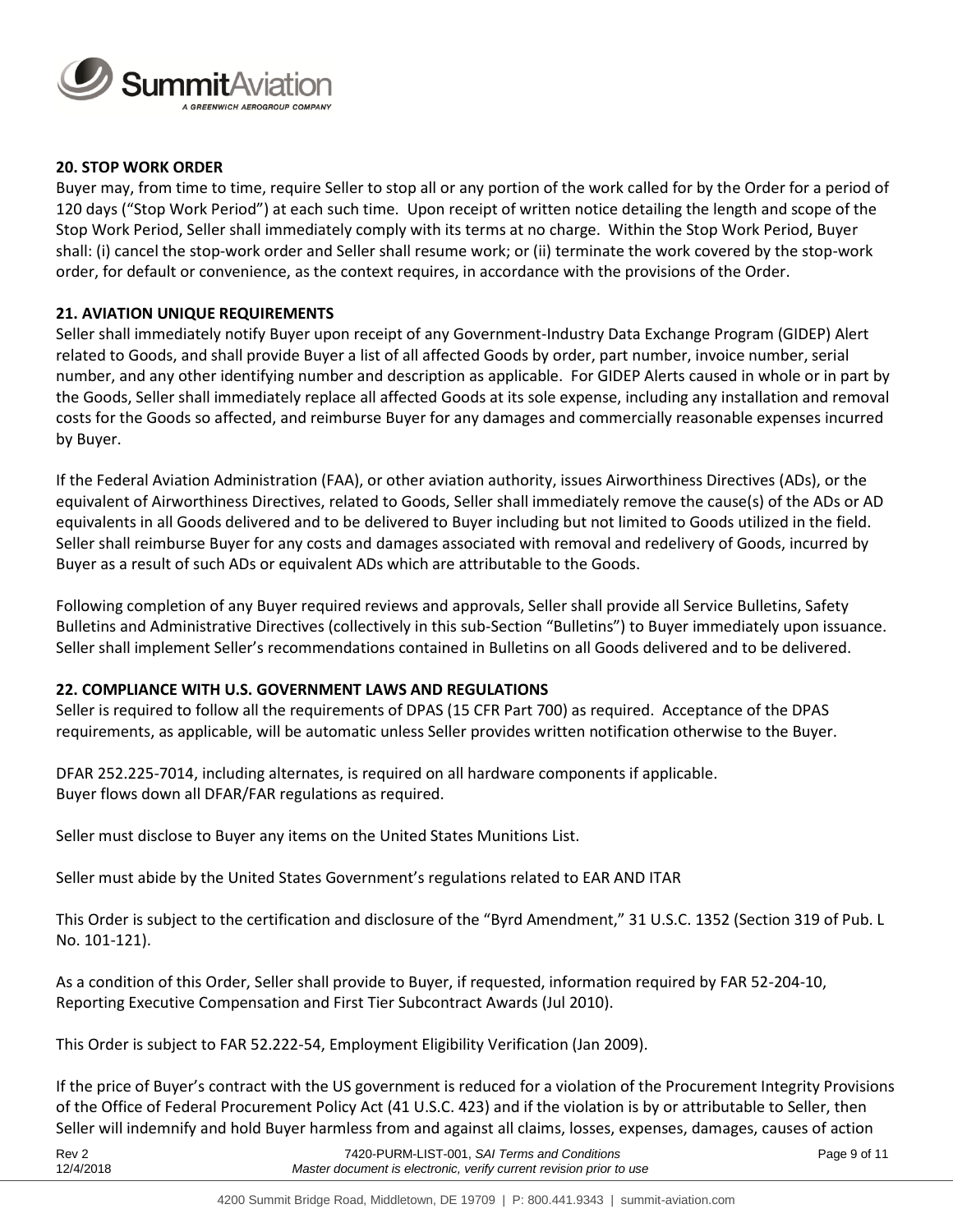

and liabilities of every kind and nature related to the violation.

The Seller shall warrant that the goods called for by this Order have been or will be produced in compliance with the Fair Labor Standards Act of 1939 (29 U.S. Code 201-219) and any amendments thereto, and in so far applicable to this Order, the Walsh-Healy Public Contract Act (41 U.S. Code 35-45) and any amendments thereto, as well as with the provision of any other Federal Law enacted including P.L. 87-581 Work Hours Act of 1962 Overtime Compensation, and with any and all rules and regulations issued under each and every such act. The Seller agrees that this warranty may be considered as the certificate contemplated by the amendment dated October 26, 1949, to the Fair Labor Standard Act of 1938. The Seller of goods herein listed on this purchase order, asserts and warrants to the Buyer that the goods comply with all applicable standards of the Williams-Steiger Occupational Safety and Health Act of 1970. Seller shall comply with all applicable Federal, State or local laws, rulings, regulations and orders pertaining thereto in effect on the date of this Order.

Provisions of the Equal Opportunity Clauses: 41 CFR Section 60-1.4(a), 41 CFR Section 60-250.5(a) and Section 60- 741.5(a) are incorporated as terms of this Order.

Seller shall be responsible for complying with any other governmental laws, including federal, state, provincial, and local laws, ordinances, rules, and regulations applicable to the performance of this Order except to the extent inconsistent with U.S. anti-boycott laws. It is the Seller's responsibility to be aware of and comply with these laws and regulations.

# **23. APPLICABLE LAW**

The contract shall be governed by and construed in accordance with the laws of the State of Delaware. Buyer and Seller consent and hereby submit to the exclusive jurisdiction of the state and federal courts located in the county where the Summit facility is located, as set forth in the Order, for a determination of any and all issues between them relating to the Order or its subject matter. Seller hereby waves 1) the right to a jury trial in any and all proceedings; any and all objections to service of process by certified mail, return receipt requested, or equivalent commercial courier service.

# **24. GOVERNMENT SAFETY REQUIREMENTS**

All materials used in the manufacture of parts or materials shall satisfy current governmental and safety constraints on restricted, toxic and hazardous materials as well as environmental, electrical and electromagnetic considerations applicable to the country of manufacture and sale. Seller shall have a process to assure that governmental and safety constraints on restricted, toxic and hazardous substances are complied with relative to purchased products and the manufacturing process.

**SDS Sheet**: Seller is responsible to provide a Safety Data Sheet (SDS) with delivery of all chemicals or other hazardous materials. SDS sheet must be attached to the packing slip.

# **25. CUSTOMER SPECIFIC REQUIREMENTS**

Customer specific requirements that apply will be reflected on Buyer's Order to Seller. Seller is responsible to abide by the customer specific requirements.

"Customer Specific Requirements" in this case means requirements imposed on the Buyer from its customers that must be flowed down from Buyer to Seller.

These flow-down requirements must include the following to ensure that all pertinent persons are aware of:

- their contribution to product or service conformity;
- their contribution to product safety;

Rev 2 7420-PURM-LIST-001, *SAI Terms and Conditions* Page 10 of 11 12/4/2018 *Master document is electronic, verify current revision prior to use*